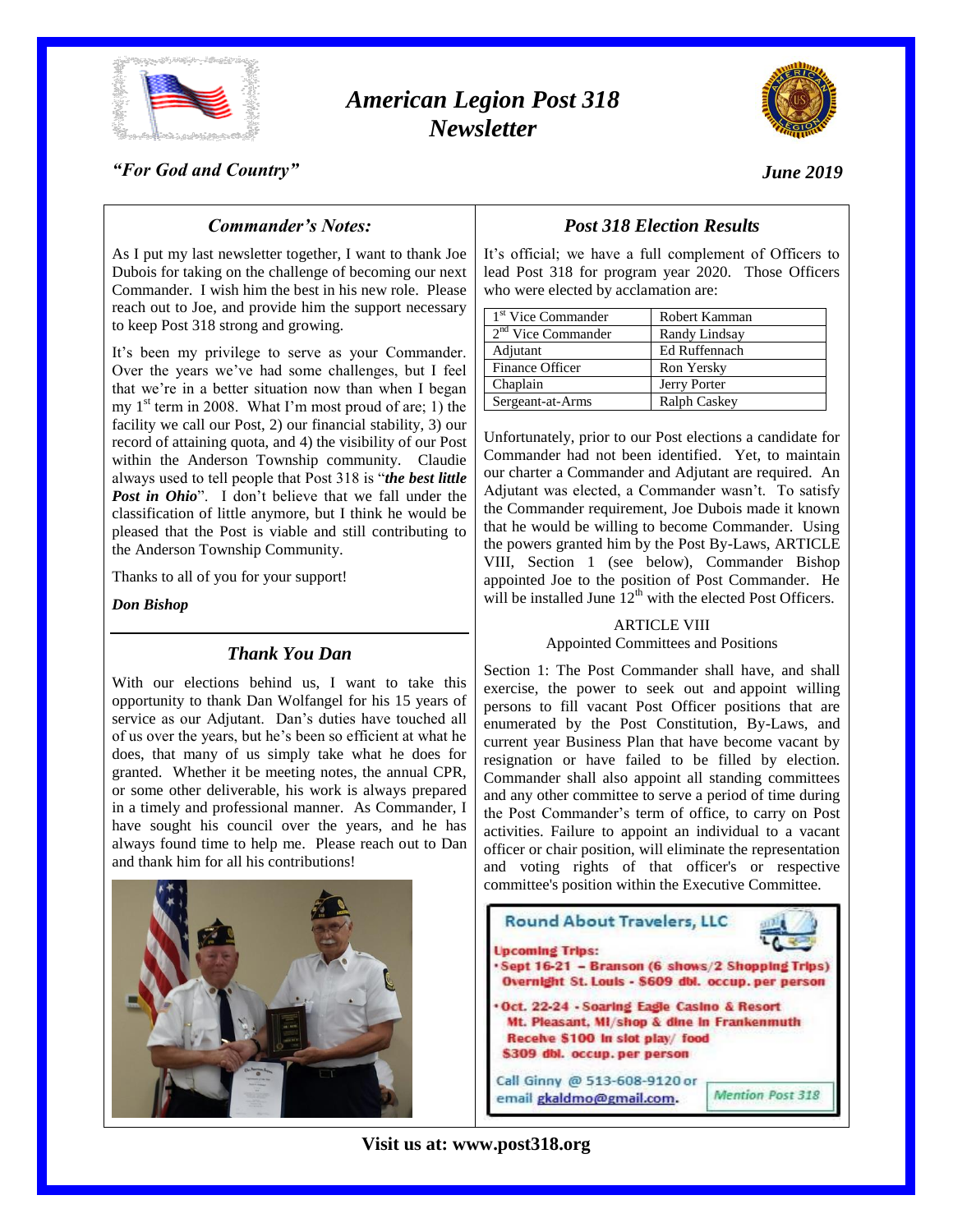

**LEGION Act** We need your help contacting **LEGISLATIVE** members of Congress

#### *Reprint from American Legion Legislative Action Center*

The American Legion must continue to serve as a powerful voice for veterans in our nation's capital. The power of our voice is only as strong as our membership allows us to be. The American Legion's Legionnaires, Auxiliary members, and Sons of The American Legion are the heart and soul of our organization.

Today, we need your help in contacting your members of the Senate and House of Representatives. Please reach out to your assigned Senator and Representative and ask them to Co-Sponsor S. 504 and H.R. 1641, respectively. Your member needs to encourage congressional leadership to bring the LEGION ACT (S. 504) and the Let Everyone Get Involved in Opportunities for National Service Act (H.R. 1641) to the floor for a vote, and to promise to vote for this legislation, to ensure all veterans are able to be recognized for their contributions and sacrifice in service to this country.

Because The American Legion's membership periods are congressionally chartered, the organization is prevented from expanding membership eligibility without an act of Congress. These acts expand membership eligibility to honorably discharged veterans that have served on federal orders in unrecognized times of war since World War II.

Since the end of World War II, the Federal Government has designated specific periods of war, the dates of which are important for qualification for certain benefits or membership in veterans organizations established by Congress. In between those recognized periods of war, during so-called peacetime eras, the US military has been involved in not fewer than 12 known eras, which are unrecognized by the US Government as periods of war, resulting in numerous US combat casualties. In the spirit of our 100th celebration, we need Congress to take immediate action so we may welcome and recognize through membership all of our fellow veteran brothers and sisters. A select number of members of Congress have come together in bipartisan fashion to introduce S. 504 and H.R. 1641.

**Contact your Senator and Representative today to tell them to support S. 504 and H.R. 1641 today! Follow the links below to reach our Representatives:**

Senator Rob Portman: <https://www.portman.senate.gov/meet/contact>

Senator Sherrod Brown: <https://www.brown.senate.gov/contact>

#### House Representative: Brad Wenstrup: <https://wenstrup.house.gov/contact/>

"These veterans are unable to receive some of the benefits and recognition available to their counterparts who served during official wartime periods. Because The American Legion is congressionally chartered, we are unable to welcome many of these veterans as members of the nation's largest veterans organization. It is fitting that during the 100th anniversary of the founding of The American Legion, Senators Kyrsten Sinema (AZ) and Thom Tillis (NC) are introducing the LEGION Act, bipartisan legislation that will recognize all veterans who served honorably since the start of World War II, while also fostering growth within the veteran community . We hope that the American people will encourage all members of Congress to support the LEGION Act. It is an appropriate 'thank you' to those who served." - Brett P. Reistad, National Commander.

## *Post 318 Preparing for the Legion Act.*

If the Legion Act becomes law, our hope is that there may be many local veterans interested in joining our ranks. We also believe that other Posts are thinking the same thing. If it's true "that the early bird catches the worm", we want to be in the position to move quickly and approach as many newly eligible veterans as possible. To accomplish this task we are going to create a multifaceted plan, and have everything ready, so that once the legislation is enacted we can immediately move to implementation. This is where you come in! We have all had conversations with veterans that are not currently eligible to join the Legion. First, what we would like you to do is send an email to our Membership Chairman, Bob Kamman, with the name and contact information you may have for every potential member you may know. Second, if you're not certain that you know any ask around, See if there is any interest! Lastly, if you have any thoughts, or ideas, that we could include in our plan, please share them with Bob. Think about it this way; out there somewhere there maybe a "Bingo Chairman", or "Fund Raising Chairman", that hasn't even realized that this is what he might like to do! Let's not keep all the good jobs for ourselves, let's let them share in the fun!

# *Thought for the Day:*

If it weren't for STRESS I'd have no energy at all. …………………………………………….*Unknown*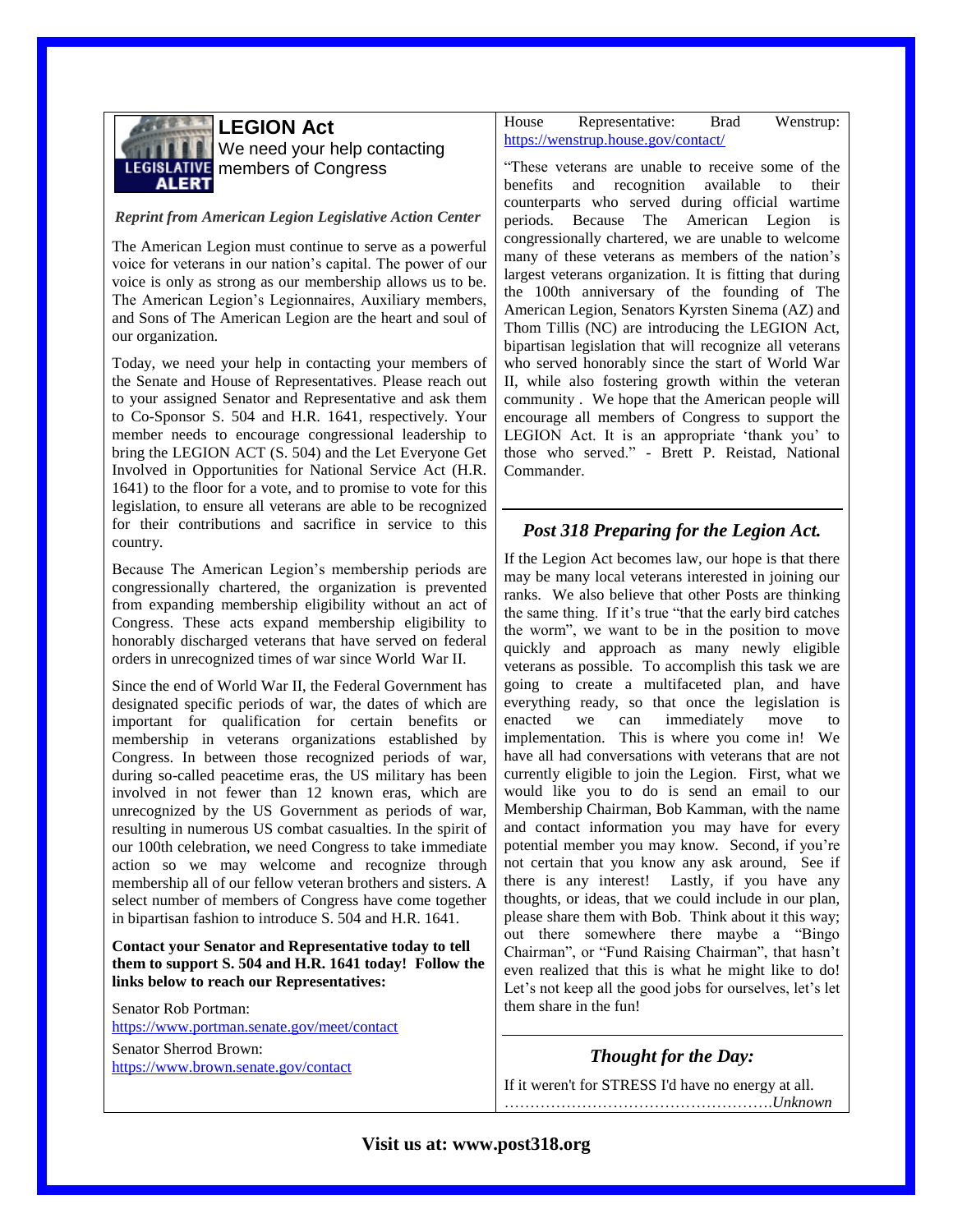#### *Charitable Giving*

Over the course of each year American Legion Post 318 Charities, Inc. (*Charities, Inc.*) contributes thousands of dollars to programs and causes important to our membership.

As a member, you can help raise the money we need to fund our programs in the following manner; 1) make tax deductible contributions to *Charities, Inc.*, 2) attend *Charities, Inc*. fundraisers, 3) volunteer to work *Charities, Inc*. events, and 4) register with both Kroger and Amazon to participate in their corporate charitable giving programs (see below).

**Kroger Community Rewards** – If you are a Kroger customer and are not currently supporting a charitable organization through *Kroger Community Rewards*, we would encourage you to do your part! Go to [www.kroger.com,](http://www.kroger.com/) and register for the Kroger Community Rewards program and select *American Legion Post 318 Charities*, Inc. as your cause.

**Amazon Smiles** – *American Legion Post 318 Charities Inc.* is now registered with Amazon Smiles. So, if you shop at Amazon and select *American Legion Post 318 Charities, Inc.* as your charity, Amazon donates 0.5% of all eligible purchases. To maximize our revenue opportunities, please share this information with family and friends.

**Poppy Day Donations** – The Post distributes "Poppies" to raise funds to support our veteran programs. This year we distributed "Poppies" at the Kroger locations; Anderson Town Center and Cherry Grove, and conducted a special *Memorial Day Challenge* at five (5) Forest Hill School District Elementary Schools. The net proceeds raised from these events was \$ 4,646.



The *Memorial Day Challenge* was new this year and had 3 primary goals; 1) to educate the youth in our community

about the significance of "*Memorial Day*" and the symbolism of the "*Memorial Poppy*", 2) to provide an opportunity for the students to meet with local veterans, and 3) to raise funds for veterans in need. The challenge was well received, within the schools, and considered a great success!

The following provides a summary of the income received and programs recently funded by *Charities, Inc*.:

|                                   | <b>Income</b> | <b>Expenses</b> |
|-----------------------------------|---------------|-----------------|
| <b>Bingo</b>                      | \$1,075       |                 |
| <b>Poppy Donations</b>            | \$4,646       |                 |
| <b>Donations</b>                  | \$<br>100     |                 |
| <b>Vegas Night</b>                | \$<br>87      | \$<br>50        |
| 4 <sup>th</sup> Dist. Comdrs. Pin |               | 25<br>\$        |
| <b>Membership</b>                 |               | \$<br>40        |
| <b>Memorial Wreaths</b>           |               | \$<br>25        |
| <b>Joseph House</b>               |               | ፍ<br>100        |
| <b>HCC C&amp;P Dinner</b>         |               | ፍ<br>80         |
| <b>Total</b>                      | \$5,908       | \$<br>320       |

## *Fund Raising Update*

The Post needs to raise about \$6,000 each month to continue operations. For May, we met our cash flow needs, but it was close. Thanks to everyone who contributed to this success.

| Event          | <b>Contribution</b> |
|----------------|---------------------|
| <b>Bingo</b>   | \$3,272             |
| <b>Euchre</b>  | 340                 |
| <b>Dances</b>  | \$1,200             |
| <b>Rentals</b> | \$1,200             |
| <b>Total</b>   | \$6,012             |

Going forward you can support us by attending, or working, any or all of our funding projects.

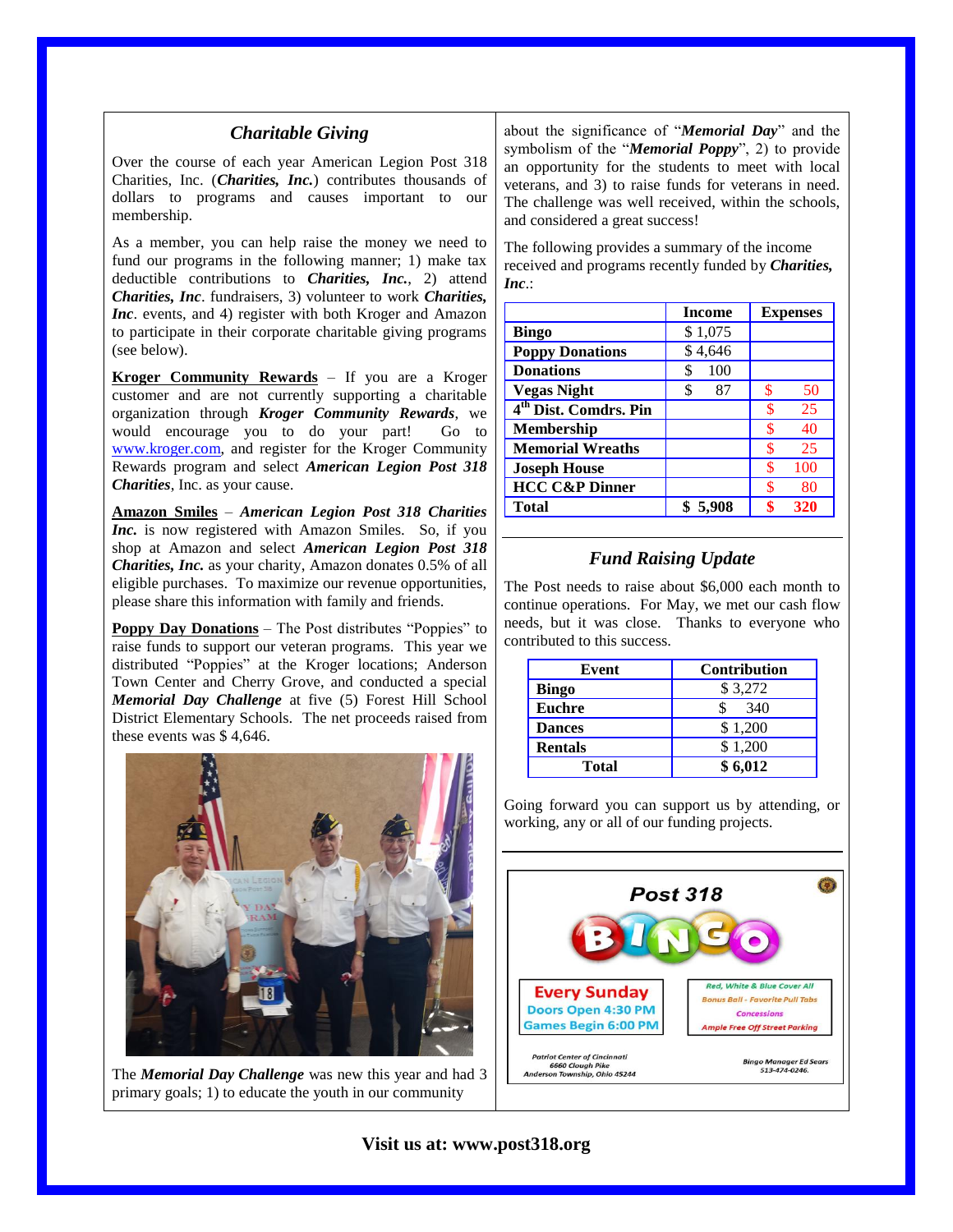#### *June Dance Schedule*

June wraps up our spring dance schedule, but we have some great events coming up!

The Cincy Rockers will host *"Prom Night"*, June 1<sup>st</sup>. This event will feature a *"Red Carpet Walk"***,** and \$50 will go to the couple selected by the audience, as *"Prom King & Queen"***.** You will also be able to get *Event Photos* taken*.*  So, put on your best duds and come join us for a fun evening



Join *The Wild Rice* Musical *Revue*, Saturday June 15th, as they wrap up our Spring season by hosting *Loyalty Night.*

The Patriot Center will recognize its customers with our Loyalty Raffle. We will exchange frequent dancer cards with 1 raffle ticket for each punch recorded We will then raffle off four (4) \$25 cash prizes as a thank you for supporting us.

So, whether you want to get up and dance, or sit back and enjoy the music, come join us and be entertained.



## *Fall Dance Schedule*

Our fall dance schedule has been finalized (see below). Our schedule has nine (9) dates, and a lineup of 5 bands.

#### **Patriot Center Fall Schedule**

| September 7:  | <b>Cincy Rockers</b>                 |
|---------------|--------------------------------------|
| September 28: | Monday Night Big Band                |
| October 12:   | <b>The Remains</b>                   |
| October 26:   | Cincy Rockers (Halloween)            |
| November 9:   | Six Pac                              |
| November 23:  | <b>The Remains</b>                   |
| December 7:   | Monday Night Big Band                |
| December 21:  | <b>Wild Rice Musical Revue</b>       |
| December31:   | <b>Cincy Rockers (New Years Eve)</b> |
|               |                                      |

#### *Honoring Veterans*

Ed "Toot's" Ruffennach, a Veteran of the US Army, joined our Post last fall. We all know by now, that he has become Post 318's official Bugler, and plays at many, if not all, of our Color and Honor Guard details, where military honors are rendered. Here are some facts that we did not know about Ed.



Ed has been a member of "Taps for Veterans" for approximately four years now. In that time, Ed has played taps for Veteran related events a total of 49 times. He has participated in these details throughout the States of Ohio, Indiana, and Pennsylvania. Ed participated in these details, on his own time, and own expense. To date, Ed has travelled to and from these details a total of 3,470 miles.

Thanks Toot's, glad to have you with Post 318.

Gary Gregorio Asst. SAA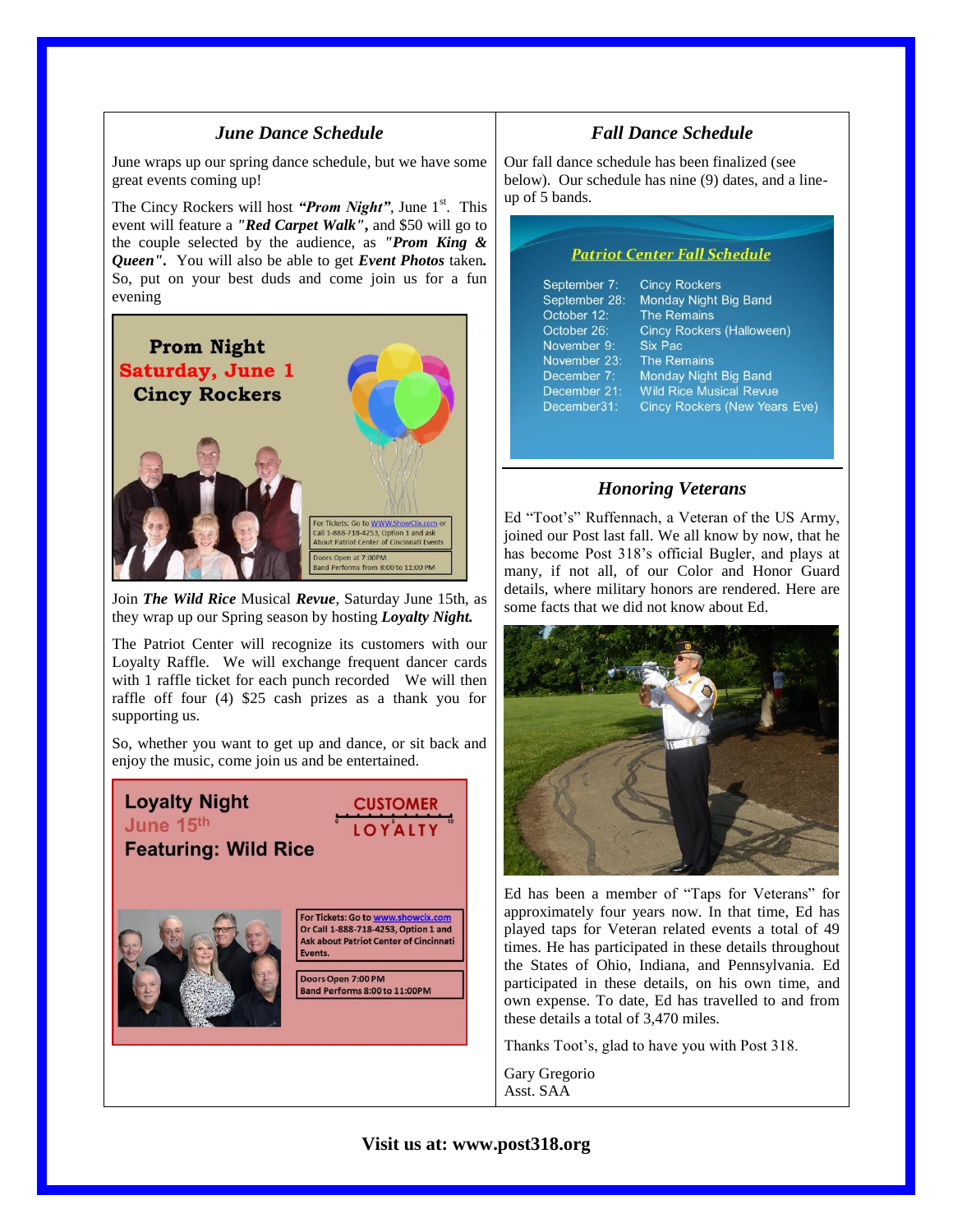# *Nagel Citizenship Awards Presented*

Once again Post 318 in collaboration with Nagel Middle school handed out "Citizenship Awards" to twenty (20) students.

The Citizenship Award is given to students for caring and responsible behavior at school and in the community. The recipients must demonstrate excellence in character, patriotism, responsibility and service. As an individual, each student has to show a high degree of interest and enthusiasm for our national history, and a genuine respect for the Constitution of the United States. These students also worked towards the common good, both at school and in the community, by their words and daily example. The Citizenship Award is presented to those who best exemplify what it means to be an American Citizen. For 2019 these awards were presented to:

- Quinn Bailey Kaden Bardone
- Zoe Becker Logan Bien
- 
- Mattie Davis Talley Diaz
- 
- 
- 
- 
- 
- 
- 
- 
- Amanda Branhan Zoe Burgess
	-
- Jake Goldstein Bradley Kanir
- Sara Knake Rio Platt
- Adrienne Quiroz David Rammel
- Kendall Renner Nick Rizzo
- Audrey Sacks Kat Thorp
	- Naol Worku Cameron Zimmerman

#### *Memorial Day*



Another successful Memorial Day in the books. This year's event started at 0715 with breakfast at the Post. Tammy provided a great spread enjoyed by everyone.

At 0800, 14 members of our Post mustered at the Anderson Center for our annual cemetery visits. Turnout was a little light, but by doubling up on duties we got the job done.

The morning ended at The Anderson Center where the Post participated in the annual community "Bell Ceremony" with Josh Gerth, Colonel (retired) Dr. Grant Jacoby, Pastor Jonathan Kollmann, Jeanne Blessing and Mark O'Keeffe, Donna Prues, and students from Anderson High School.

It was a great morning and we want to thank everyone who participated in honoring our departed comrades.

## *At The Flag Pole*

Display your flag days:

- June 14 , Flag Day
- June 16, Father's Day

*Ralph Caskey SAA*

## *Underutilized VA Benefits*

#### *Reprint from: U.S. Veteran Compensation Programs*

According to Department of Veterans Affairs (VA) benefits officials, the following benefits are among the most underutilized benefits available to veterans:

Aid & Attendance: Veterans and their survivors can qualify for a monthly pension if they need help with daily activities, are bedridden, live in a nursing home, or even have limited eyesight.

Caregiver Support: Family caregivers can take advantage of a variety of services, such as a help support line, peer mentoring, online workshops and a comprehensive financial assistance program.

Transfer GI Benefits To Spouse or Children: The GI Bill helps pay for education benefits, and a veteran who doesn't use all of his or her GI allowances can transfer the remaining benefits to a spouse or child.

Community Benefits : Many counties have their own veteran service officer who can assist veterans with receiving their pensions, medical care, military records, grave markers and home loans.

Veteran Service Organizations: [Veteran service](http://r20.rs6.net/tn.jsp?f=001yybGwea-_ZO45MbENkpRdpvRuxhyvnBbke3lfcYIo8c6hrlzCRysdqchndYe36QfUrul5FWs1d_xadzZCjlQCeyO2Lqw1m_3EuLcDsGKDh0-Djox4lDDMpc_gAmVNimGQf_meODLhS60Cj8WESshSFlvTHdNKQZcIPqrvrTqy6hNIow6RhHqAah1UeLX2AdmQQy7L4cMoH0w4hySHXzORGOPXeCrHY5uVHIUuh3ukwzl4oTUQwANYIabaKahWSc_kKYY9e_kmdlrXidr2AqW-ZuqwNeH--bl&c=o8UHMUkLqQT4GrycCZKaBbhGL3PhRW9BWICbOaAo-iabPrJKOI5Arw==&ch=QscADp5j-Z1FyifXH3ObXJKb0Ak47JxoxdEcWkoPNj0ZN4eI_jH0dA==)  [organizations](http://r20.rs6.net/tn.jsp?f=001yybGwea-_ZO45MbENkpRdpvRuxhyvnBbke3lfcYIo8c6hrlzCRysdqchndYe36QfUrul5FWs1d_xadzZCjlQCeyO2Lqw1m_3EuLcDsGKDh0-Djox4lDDMpc_gAmVNimGQf_meODLhS60Cj8WESshSFlvTHdNKQZcIPqrvrTqy6hNIow6RhHqAah1UeLX2AdmQQy7L4cMoH0w4hySHXzORGOPXeCrHY5uVHIUuh3ukwzl4oTUQwANYIabaKahWSc_kKYY9e_kmdlrXidr2AqW-ZuqwNeH--bl&c=o8UHMUkLqQT4GrycCZKaBbhGL3PhRW9BWICbOaAo-iabPrJKOI5Arw==&ch=QscADp5j-Z1FyifXH3ObXJKb0Ak47JxoxdEcWkoPNj0ZN4eI_jH0dA==) can also assist with matters such as filing a claim with the VA or financial matters such as tax issues.

Home Loans: Veterans, active duty service members and survivors can receive VA direct and VA-backed home loans to help build, buy, improve or refinance a home. Although there are credit and income requirements, terms may be better than those offered on the open market. Nearly 90 percent of VA-backed loans are made with no down payment.

Even if your home loan is not VA direct or VAbacked, you can also receive counseling if you are having trouble making mortgage payments. But if your loan is through the VA, the agency will provide a counselor to help you work directly with the company that handles billing

Life Insurance: Veterans, active duty service members and their families can enroll in VAadministered life insurance to receive benefits they have earned.